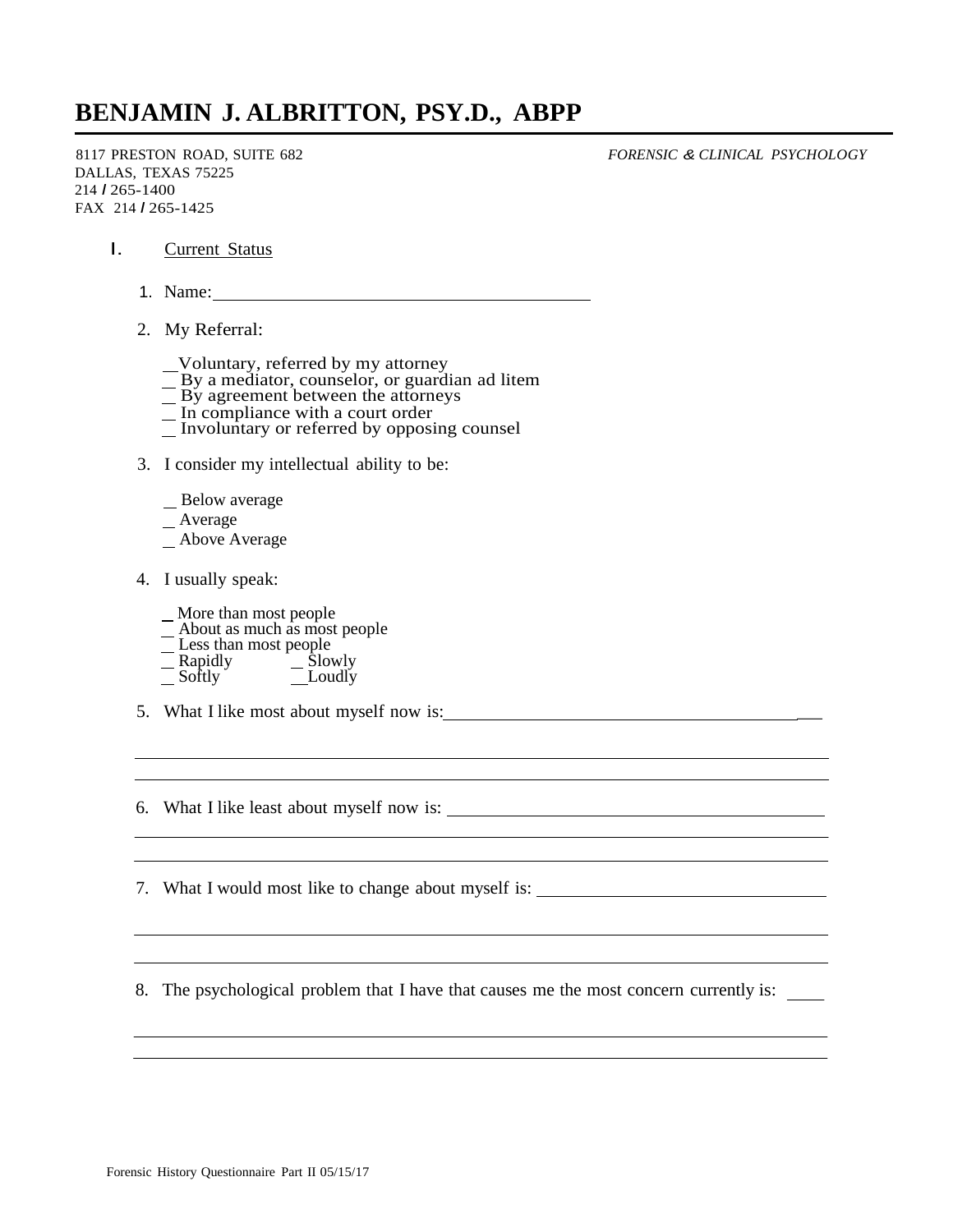Beliefs

10. The sources of satisfaction in my life in the last three months have been:

| _Pride in myself or others   | Sense of authority     |
|------------------------------|------------------------|
| _Sense of purpose            | _Personal growth       |
| _Spiritual beliefs           | _Philosophical Beliefs |
| Job and professional success | Financial security     |
| _Intellectual abilities      | _Artistic talents      |
| _Physical well-being         | _Athletic ability      |
| $_F$ Friendship              | Trust and openness     |
| Love and affection           | Intimacy and sex       |
| _Family Relationship         | _Parenting/Childcare   |
| Charity                      | Serving a cause        |

11. Currently, I approximately or typically:

| 15. My attention or concentration recently seems to be effected by: |                                                                           |                                                  |  |
|---------------------------------------------------------------------|---------------------------------------------------------------------------|--------------------------------------------------|--|
| Hunger                                                              | Prescribed meds                                                           | Non-prescribed meds                              |  |
| Alcohol                                                             | Pain                                                                      |                                                  |  |
| Fatigue                                                             |                                                                           |                                                  |  |
|                                                                     |                                                                           | Stress from:                                     |  |
|                                                                     |                                                                           | Discomfort from: <u>Container and Containers</u> |  |
|                                                                     |                                                                           |                                                  |  |
|                                                                     | 16. All prescribed medications I have taken in the last three months are: |                                                  |  |

 17. I have fully and completely complied in taking each of the above medications exactly as prescribed: \_\_ Yes \_\_\_ No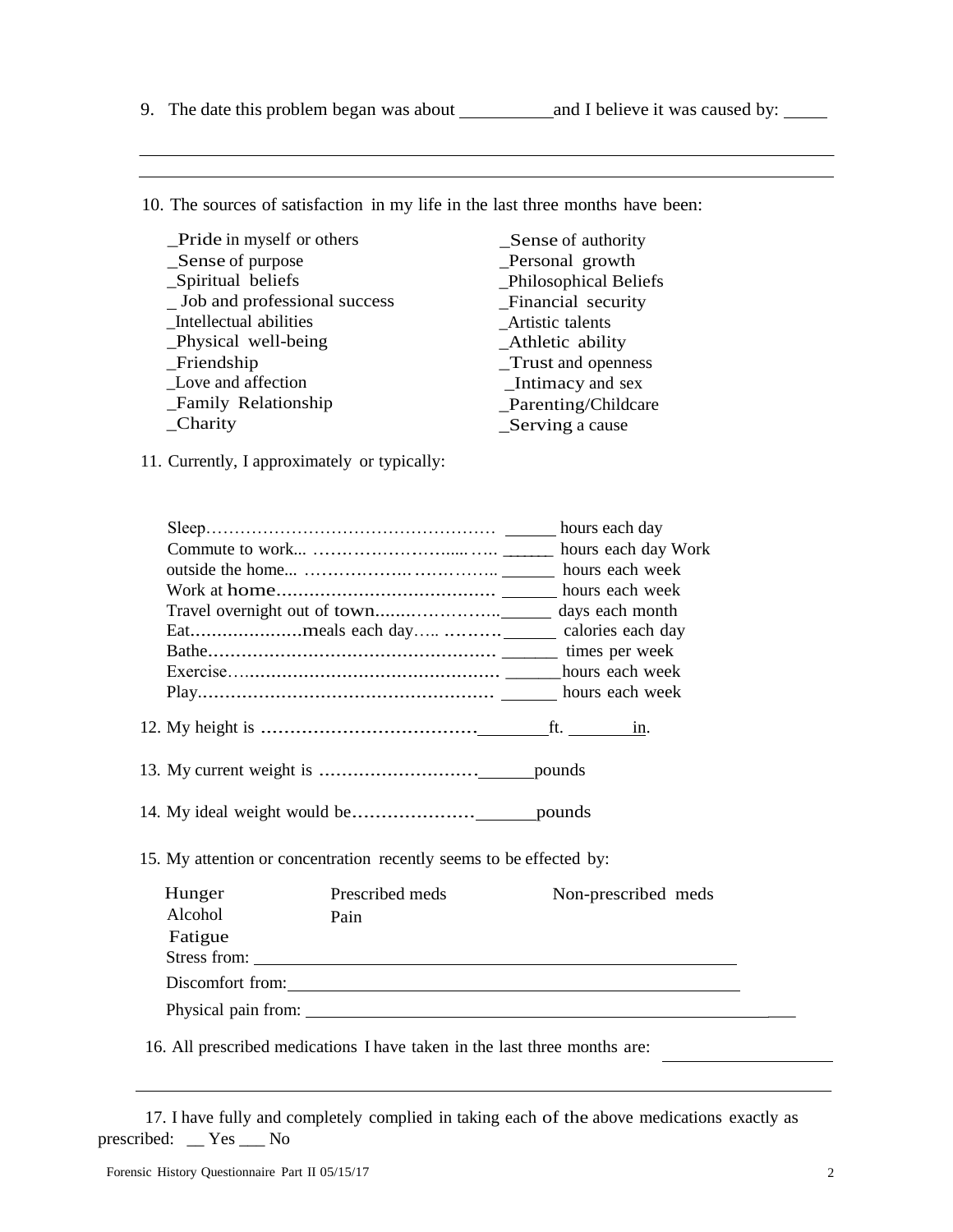18. Over the past three months, I have typically consumed: \_Glasses or cans of caffeinated soda a day \_Cups caffeinated coffee per day Cups of caffeinated tea per day Glasses or cans of beer per day Glasses of wine per day Drinks or shots of other alcoholic beverages per day Packs of cigarettes per day Cigars per day Pipes per day Chews of smokeless tobacco per day

19. The number of times that I have used any non-legal drug within the last three months:

## II. Chronology

On the following pages, please provide a list of your positive and negative life experience, including the specific experiences that are the reasons for your forensic examination. As in the sample below, start with the time six months before the reasons for the legal matter began. Continue listing life experiences up to the present day. For example, if you experienced harassment starting in September of 1996, you would list all your significant or meaningful life experiences starting from six months prior, which would have been March of 1996, and would continue your list to the present day.

As in the sample below, list each experience in approximate chronological order. Remember, this is *only a brief listing* for discussion later. Use only one line to identify each experience. *Do not write more than one line for any individual event.* If you do not have enough lines, feel free to copy and attach additional blank pages as necessary. Star(\*) any line that you especially wish to discuss with the examiner.

In your list, consider positive life experience such as a graduation; falling in love; any award or special recognition; the birth of a child; purchasing a home; participating in a special event; vacation; completing a task or commitment; mastering a skill or challenge; building or creating something; quitting an addiction or bad habit; gaining a friend, teacher, or therapist; winning at gambling; financial or employment success; or any other pleasurable moment alone or with your family, friends, or others. Also consider experiences such as marital difficulty; relationship separation; miscarriage or abortion; parent-child problem; financial difficulty; gambling loss; job demotion or loss; unfair job treatment; using a potentially harmful substance; personal or professional rejection; period of stress; vehicle accident; loss of a friend; legal problem; theft; fire; harassment, abuse, or other assault; other physical or psychological or emotional problem; or any other concern about yourself or a loved one.

| <b>DATE</b> | [SAMPLE OF ONE LINE ENTRIES]                                                               |
|-------------|--------------------------------------------------------------------------------------------|
|             | One Line Brief Listing of Each Experience, Event, or Incident                              |
| 3/1/96      | Began work at Excelsior Fabricating as shipping department shift leader                    |
| 6/12/96     | Promoted to department supervisor; large raise; great performance evaluations; told I have |
|             | "promise"                                                                                  |
| 7/1/96      | Purchased new house; wonderful; happy                                                      |
| 7/24/96     | My mother hospitalized briefly; recovers fully after three weeks; stress, then relief      |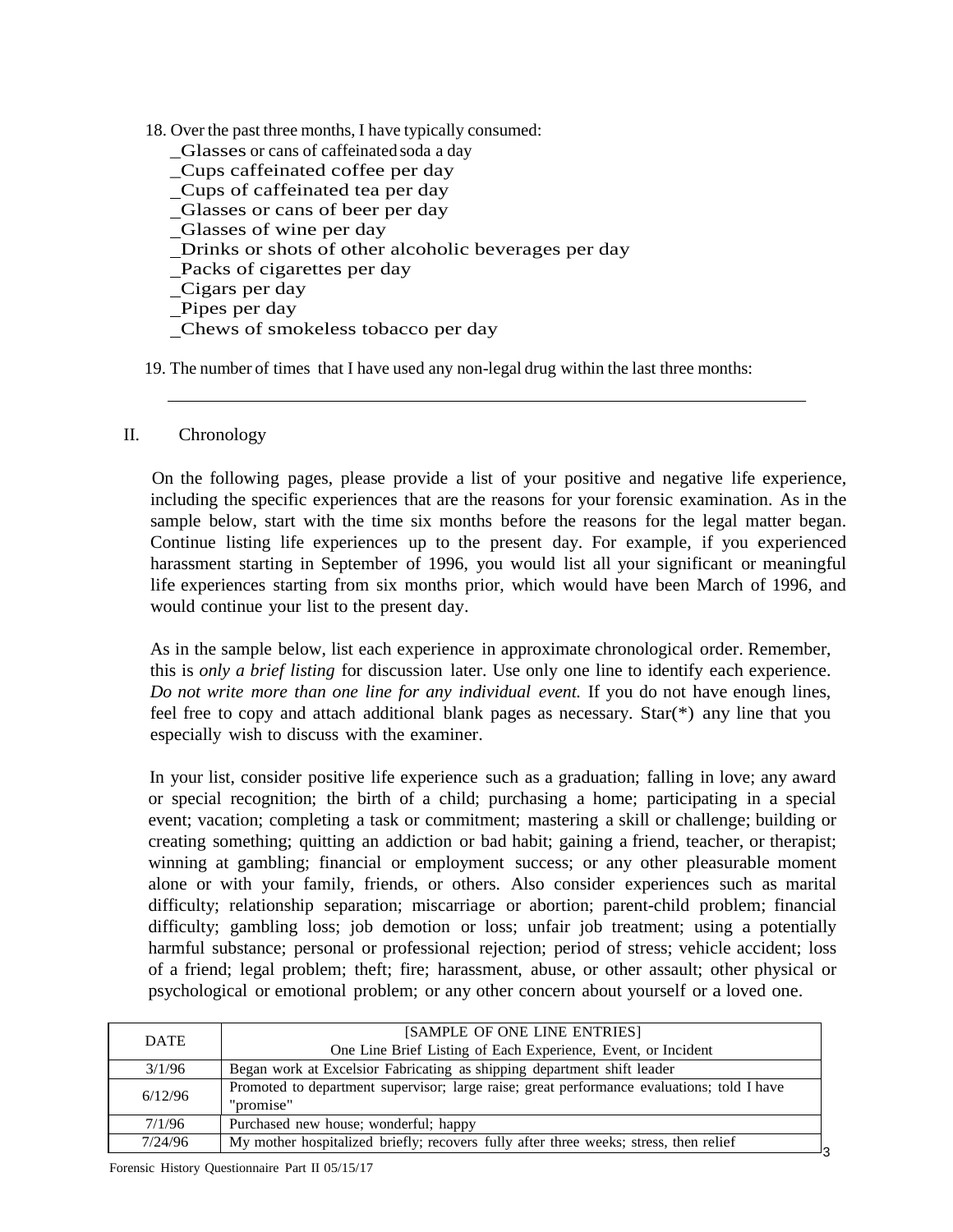| 9/1/96  | Supervisor at work asks if I am married; comments flatteringly on my attractiveness; asks me |
|---------|----------------------------------------------------------------------------------------------|
|         | out; makes me feel uncomfortable                                                             |
| 9/3/96  | I slip on grease at work in early morning while going around box left in corridor            |
| 9/3/96  | Complain to supervisor about pain; says important deadline that afternoon and that I may not |
|         | leave work                                                                                   |
| 9/4/96  | Call in sick; my physician says I have a cracked rib and strained cartilage                  |
| 9/12/96 | Return to work on crutches; unrequested, the supervisor helps me sit down and 'accidentally' |
|         | touches my breast in the process                                                             |
|         | [subsequent events]                                                                          |

|                    | ONE LINE BRIEF LISITING OF EACH EXPERIENCE, EVENT, OR INCIDENT<br>[Feel free to attach extra pages to this part, if needed, but please remember that this is only an approximate chronological listing of events-not a description. Use only one line for |  |  |
|--------------------|-----------------------------------------------------------------------------------------------------------------------------------------------------------------------------------------------------------------------------------------------------------|--|--|
| <b>APPROXIMATE</b> |                                                                                                                                                                                                                                                           |  |  |
| <b>DATE</b>        |                                                                                                                                                                                                                                                           |  |  |
|                    | each event.]                                                                                                                                                                                                                                              |  |  |
|                    |                                                                                                                                                                                                                                                           |  |  |
|                    |                                                                                                                                                                                                                                                           |  |  |
|                    |                                                                                                                                                                                                                                                           |  |  |
|                    |                                                                                                                                                                                                                                                           |  |  |
|                    |                                                                                                                                                                                                                                                           |  |  |
|                    |                                                                                                                                                                                                                                                           |  |  |
|                    |                                                                                                                                                                                                                                                           |  |  |
|                    |                                                                                                                                                                                                                                                           |  |  |
|                    |                                                                                                                                                                                                                                                           |  |  |
|                    |                                                                                                                                                                                                                                                           |  |  |
|                    |                                                                                                                                                                                                                                                           |  |  |
|                    |                                                                                                                                                                                                                                                           |  |  |
|                    |                                                                                                                                                                                                                                                           |  |  |
|                    |                                                                                                                                                                                                                                                           |  |  |
|                    |                                                                                                                                                                                                                                                           |  |  |
|                    |                                                                                                                                                                                                                                                           |  |  |
|                    |                                                                                                                                                                                                                                                           |  |  |
|                    |                                                                                                                                                                                                                                                           |  |  |
|                    |                                                                                                                                                                                                                                                           |  |  |
|                    |                                                                                                                                                                                                                                                           |  |  |
|                    |                                                                                                                                                                                                                                                           |  |  |
|                    |                                                                                                                                                                                                                                                           |  |  |
|                    |                                                                                                                                                                                                                                                           |  |  |
|                    |                                                                                                                                                                                                                                                           |  |  |
|                    |                                                                                                                                                                                                                                                           |  |  |
|                    |                                                                                                                                                                                                                                                           |  |  |
|                    |                                                                                                                                                                                                                                                           |  |  |
|                    |                                                                                                                                                                                                                                                           |  |  |
|                    |                                                                                                                                                                                                                                                           |  |  |
|                    |                                                                                                                                                                                                                                                           |  |  |
|                    |                                                                                                                                                                                                                                                           |  |  |
|                    |                                                                                                                                                                                                                                                           |  |  |
|                    |                                                                                                                                                                                                                                                           |  |  |
|                    |                                                                                                                                                                                                                                                           |  |  |
|                    |                                                                                                                                                                                                                                                           |  |  |
|                    |                                                                                                                                                                                                                                                           |  |  |
|                    |                                                                                                                                                                                                                                                           |  |  |
|                    |                                                                                                                                                                                                                                                           |  |  |
|                    |                                                                                                                                                                                                                                                           |  |  |
|                    |                                                                                                                                                                                                                                                           |  |  |
|                    |                                                                                                                                                                                                                                                           |  |  |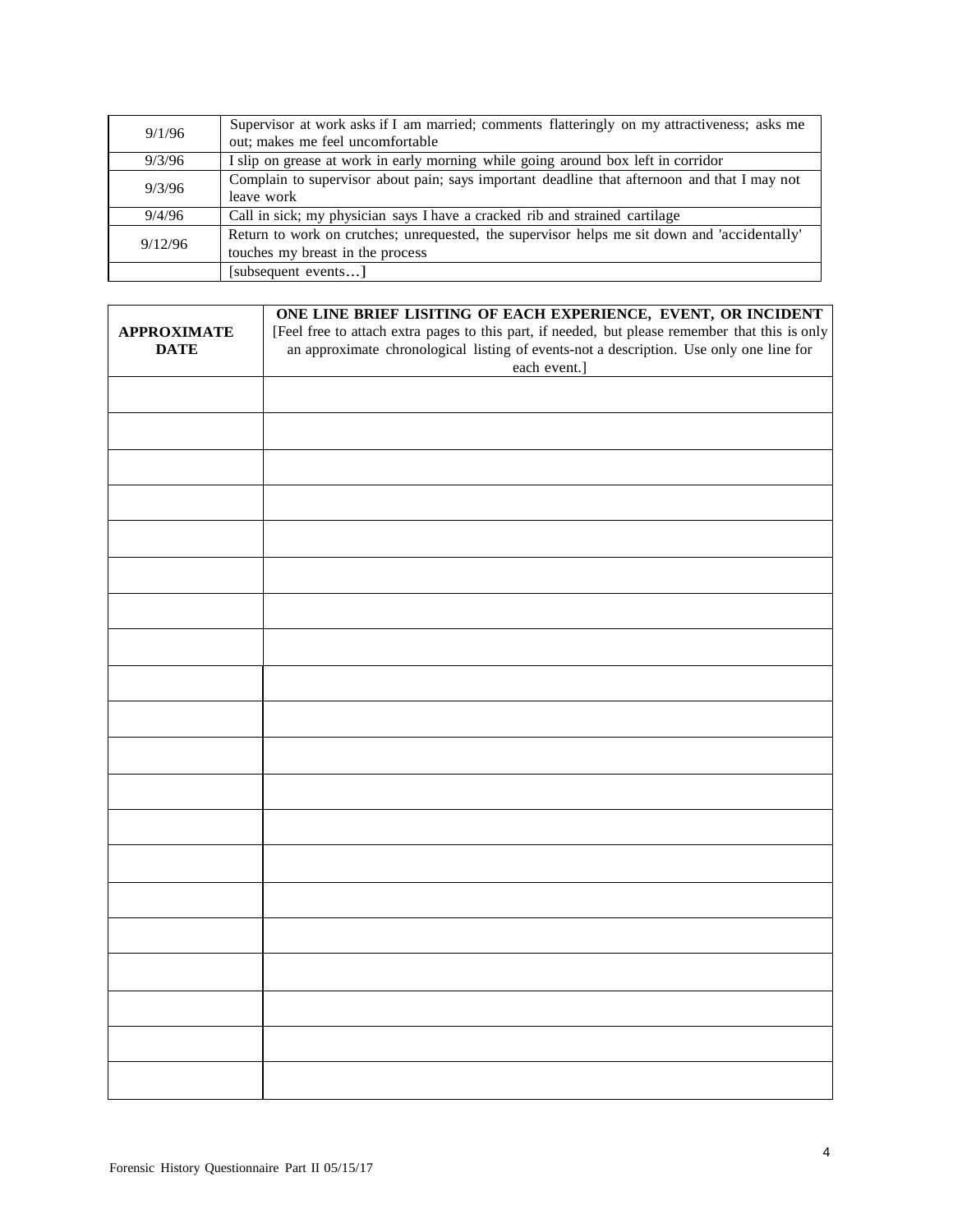|                    | ONE LINE BRIEF LISITING OF EACH EXPERIENCE, EVENT, OR INCIDENT                                                                                                                          |  |  |
|--------------------|-----------------------------------------------------------------------------------------------------------------------------------------------------------------------------------------|--|--|
| <b>APPROXIMATE</b> | [Feel free to attach extra pages to this part, if needed, but please remember that this is only an approximate chronological listing of events-not a description. Use only one line for |  |  |
| <b>DATE</b>        |                                                                                                                                                                                         |  |  |
|                    | each event.]                                                                                                                                                                            |  |  |
|                    |                                                                                                                                                                                         |  |  |
|                    |                                                                                                                                                                                         |  |  |
|                    |                                                                                                                                                                                         |  |  |
|                    |                                                                                                                                                                                         |  |  |
|                    |                                                                                                                                                                                         |  |  |
|                    |                                                                                                                                                                                         |  |  |
|                    |                                                                                                                                                                                         |  |  |
|                    |                                                                                                                                                                                         |  |  |
|                    |                                                                                                                                                                                         |  |  |
|                    |                                                                                                                                                                                         |  |  |
|                    |                                                                                                                                                                                         |  |  |
|                    |                                                                                                                                                                                         |  |  |
|                    |                                                                                                                                                                                         |  |  |
|                    |                                                                                                                                                                                         |  |  |
|                    |                                                                                                                                                                                         |  |  |
|                    |                                                                                                                                                                                         |  |  |
|                    |                                                                                                                                                                                         |  |  |
|                    |                                                                                                                                                                                         |  |  |
|                    |                                                                                                                                                                                         |  |  |
|                    |                                                                                                                                                                                         |  |  |
|                    |                                                                                                                                                                                         |  |  |
|                    |                                                                                                                                                                                         |  |  |
|                    |                                                                                                                                                                                         |  |  |
|                    |                                                                                                                                                                                         |  |  |
|                    |                                                                                                                                                                                         |  |  |
|                    |                                                                                                                                                                                         |  |  |
|                    |                                                                                                                                                                                         |  |  |
|                    |                                                                                                                                                                                         |  |  |
|                    |                                                                                                                                                                                         |  |  |
|                    |                                                                                                                                                                                         |  |  |
|                    |                                                                                                                                                                                         |  |  |
|                    |                                                                                                                                                                                         |  |  |
|                    |                                                                                                                                                                                         |  |  |
|                    |                                                                                                                                                                                         |  |  |
|                    |                                                                                                                                                                                         |  |  |
|                    |                                                                                                                                                                                         |  |  |
|                    |                                                                                                                                                                                         |  |  |
|                    |                                                                                                                                                                                         |  |  |
|                    |                                                                                                                                                                                         |  |  |
|                    |                                                                                                                                                                                         |  |  |
|                    |                                                                                                                                                                                         |  |  |
|                    |                                                                                                                                                                                         |  |  |
|                    |                                                                                                                                                                                         |  |  |
|                    |                                                                                                                                                                                         |  |  |
|                    |                                                                                                                                                                                         |  |  |
|                    |                                                                                                                                                                                         |  |  |
|                    |                                                                                                                                                                                         |  |  |
|                    |                                                                                                                                                                                         |  |  |